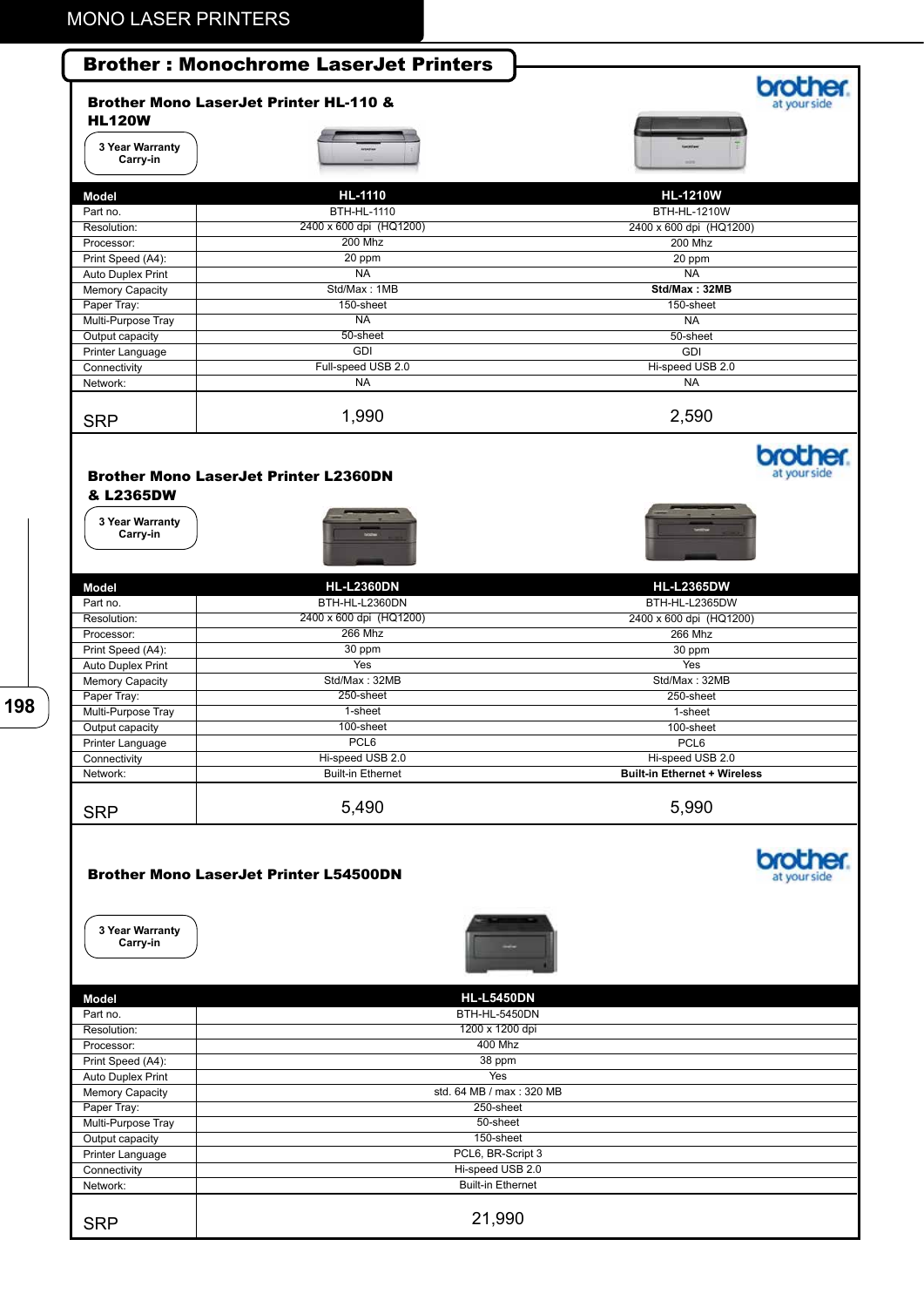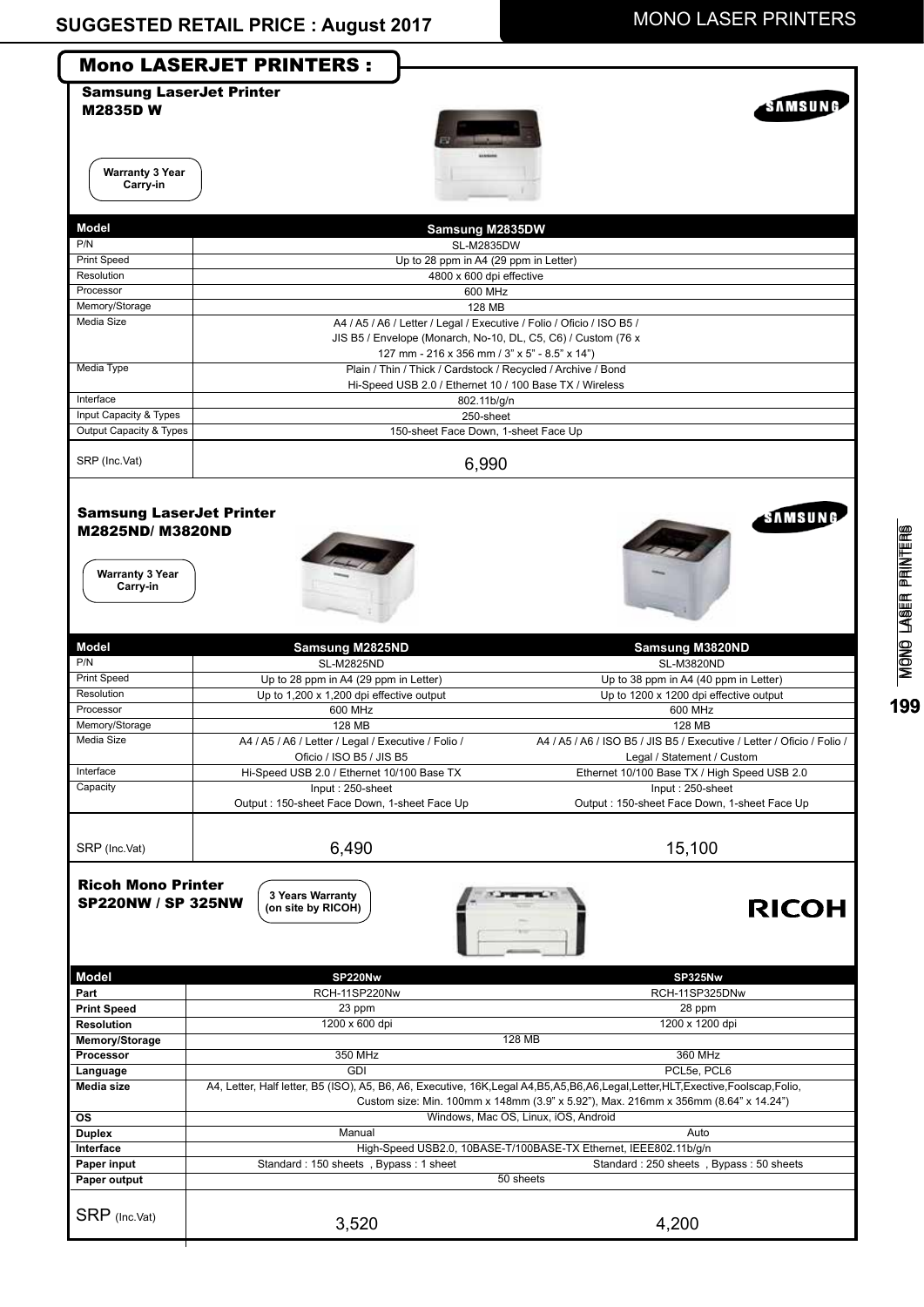### Monochrome LASERJET PRINTERS

#### OKI LED Printer B412DN

**Warranty 3 Year / Onsite 3 Year / Print Head-Life time**



## **OKI**

|                        | <b>COMMANDS</b>                                 |
|------------------------|-------------------------------------------------|
| Model                  | OKI B412dn                                      |
| Speed                  | 33 ppm                                          |
| <b>Processor</b>       | 667 MHz                                         |
| <b>Resolution</b>      | 1200 x 1200 dpi                                 |
| <b>Memory Std./Max</b> | 512 MB + 3GB eMMC                               |
| Printer leng.          | PCL5e, PCL6(XL), EPSON FX, IBM ProPrinter, XPS  |
|                        |                                                 |
| <b>Duplex</b>          | Standard                                        |
| <b>Media Input</b>     | 350 sheets (250 + 100 sheets)                   |
| Media output           | 250 sheets (face down 150 + face up 100 sheets) |
| Interface              | Hi-Speed USB 2.0, 10/100/1000 Gigabit Ethernet  |
|                        | Optional : Wireless Lan                         |
| <b>OS Support</b>      | Windows & Mac OS Ready                          |
| <b>SRP</b> excVAT      | 7,900                                           |
|                        |                                                 |
|                        | <b>RICOH</b>                                    |
|                        |                                                 |

#### Ricoh Mono Printers SP 4510DN, SP 4520DN

**3 Years Warranty (on site by RICOH)**





| <b>Model</b>       | <b>SP 4510DN</b> | <b>SP 4520DN</b>                                                                               |
|--------------------|------------------|------------------------------------------------------------------------------------------------|
| Part               | RCH-11SP4510DN   | <b>RCH-11SP4520DN</b>                                                                          |
| <b>Print Speed</b> |                  | 40 ppm                                                                                         |
| <b>Resolution</b>  |                  | Up to 1200 x 1200 dpi                                                                          |
| Memory/Storage     |                  | Standard 512 MB, Max 1024 MB                                                                   |
| Processor          |                  | 533 MHz                                                                                        |
| Language           |                  | Standard: PCL5e, PCL6, Adobe® PostScript® 3™, PDF direct print / Option : XPS, IPDS            |
| Media size         |                  | A4, B5, A5, B6, A6, LG, Letter, HLT, Executive, F, Foolscap, Folio, 16K                        |
| <b>OS</b>          |                  | Windows Vista/7/8/8.1/Server 2008, R2/Server 2012, R2 / Macintosh OS X Native v10.6 or later   |
| <b>Duplex</b>      |                  | Auto                                                                                           |
| Interface          |                  | Standard: USB 2.0, USB Host I/F, Gigabit Ethernet / Option : Wireless LAN (IEEE 802.11a/b/g/n) |
| Paper              |                  | Input: Standard: 500, Bypass: 100, Max: 1,600 / Output: 250                                    |
| SRP (Inc.Vat)      | 28,890           | 40,660                                                                                         |

Ricoh Mono Printer SP220NW / SP 325NW

**3 Years Warranty (on site by RICOH)**



### **RICOH**

| Model              | SP220Nw                                                                                                                                 | SP325Nw                                                                             |  |
|--------------------|-----------------------------------------------------------------------------------------------------------------------------------------|-------------------------------------------------------------------------------------|--|
| Part               | RCH-11SP220Nw                                                                                                                           | RCH-11SP325DNw                                                                      |  |
| <b>Print Speed</b> | 23 ppm                                                                                                                                  | 28 ppm                                                                              |  |
| <b>Resolution</b>  | 1200 x 600 dpi                                                                                                                          | 1200 x 1200 dpi                                                                     |  |
| Memory/Storage     | 128 MB                                                                                                                                  |                                                                                     |  |
| <b>Processor</b>   | 350 MHz                                                                                                                                 | 360 MHz                                                                             |  |
| Language           | <b>GDI</b>                                                                                                                              | PCL5e, PCL6                                                                         |  |
| Media size         | A4, Letter, Half letter, B5 (ISO), A5, B6, A6, Executive, 16K, Legal A4, B5, A5, B6, A6, Legal, Letter, HLT, Exective, Foolscap, Folio, |                                                                                     |  |
|                    |                                                                                                                                         | Custom size: Min. 100mm x 148mm (3.9" x 5.92"), Max. 216mm x 356mm (8.64" x 14.24") |  |
| <b>OS</b>          | Windows, Mac OS, Linux, iOS, Android                                                                                                    |                                                                                     |  |
| <b>Duplex</b>      | Manual                                                                                                                                  | Auto                                                                                |  |
| Interface          | High-Speed USB2.0, 10BASE-T/100BASE-TX Ethernet, IEEE802.11b/q/n                                                                        |                                                                                     |  |
| <b>Paper input</b> | Standard: 150 sheets, Bypass: 1 sheet                                                                                                   | Standard: 250 sheets, Bypass: 50 sheets                                             |  |
| Paper output       | 50 sheets                                                                                                                               |                                                                                     |  |
| SRP (Inc.Vat)      | 3,520                                                                                                                                   | 4,200                                                                               |  |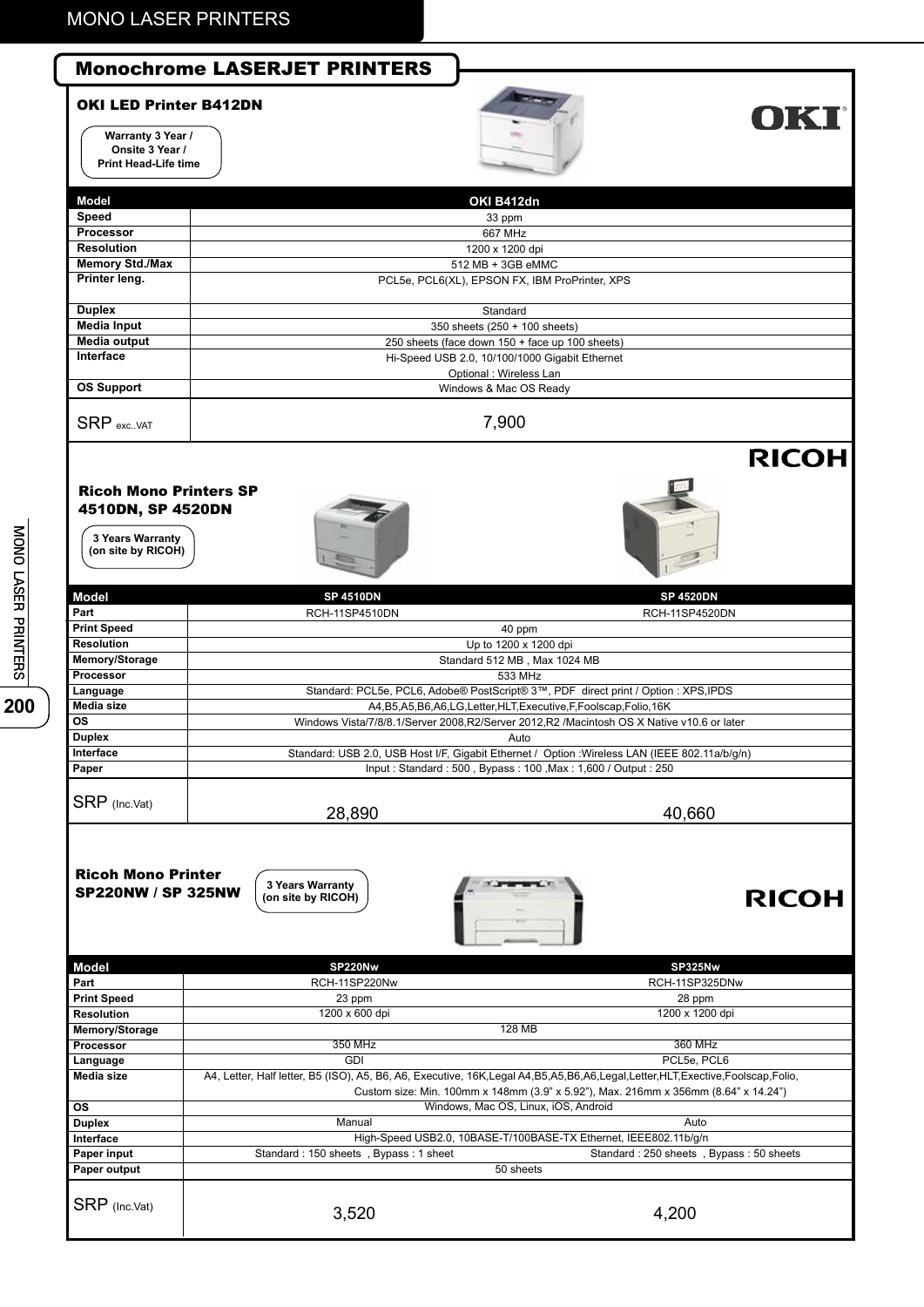### Monochrome LASERJET PRINTERS

#### OKI LED Printer B412DN & B432DN ヽ

**Warranty 3 Year / Onsite 3 Year /** 

**Language Media size OS**

**Duplex Interface Paper** 

SRP (Inc.Vat)



# OK!

| Onsite 3 Year /<br><b>Print Head-Life time</b>                         |                                                      |                                                                                                |
|------------------------------------------------------------------------|------------------------------------------------------|------------------------------------------------------------------------------------------------|
|                                                                        |                                                      |                                                                                                |
| Model                                                                  | OKI B412dn (OKI-45762003)                            | OKI B432dn (OKI-45762013)                                                                      |
| <b>Printer Speed</b>                                                   | 33 ppm A4                                            | 40 ppm A4                                                                                      |
| <b>Resolution</b>                                                      | 1200x1200dpi                                         | 1200x1200dpi                                                                                   |
|                                                                        | 512MB + 3GB eMMC                                     |                                                                                                |
| Memory<br><b>Media Sized</b>                                           |                                                      | 512MB + 3GB eMMC                                                                               |
|                                                                        | A4, A5, B5, A6, Letter, Legal, Executive, Statement, | A4, A5, B5, A6, Letter, Legal, Executive,                                                      |
|                                                                        | Envelopes, Banner 210 x 1200mm                       | Statement, Envelopes, Banner 210 x 1200mm                                                      |
| Language                                                               | PCL5e, PCL6(XL), EPSON FX, IBM ProPrinter, XPS       | PostScript3(Emulation), PCL5e, PCL6(XL), EPSON FX,                                             |
| <b>Paper Tray</b>                                                      | Tray1: 250 sheets, MP Tray: 100 sheets               | IBM ProPrinter, XPS, PDF(v1.7)<br>Tray1: 250 sheets, MP Tray: 100 sheets                       |
| Interface                                                              | Hi-speed USB2.0, 10/100/1000Base-Tx                  |                                                                                                |
|                                                                        |                                                      | Hi-speed USB2.0, 10/100/1000Base-Tx                                                            |
|                                                                        | Wireless 802.11a/b/g/n(Optional)                     | Wireless 802.11a/b/g/n(Optional)                                                               |
| <b>Duplex</b>                                                          | Standard                                             | Standard                                                                                       |
| <b>SRP</b> incVAT                                                      | 7,900                                                | 10,500                                                                                         |
| <b>Ricoh Mono Printers SP</b><br>4510DN, SP 4520DN<br>3 Years Warranty |                                                      | <b>RICOH</b>                                                                                   |
| (on site by RICOH)                                                     |                                                      |                                                                                                |
| <b>Model</b>                                                           | <b>SP 4510DN</b>                                     | <b>SP 4520DN</b>                                                                               |
| Part                                                                   | RCH-11SP4510DN                                       | <b>RCH-11SP4520DN</b>                                                                          |
| <b>Print Speed</b><br><b>Resolution</b>                                |                                                      | 40 ppm                                                                                         |
| Memory/Storage                                                         |                                                      | Up to 1200 x 1200 dpi<br>Standard 512 MB, Max 1024 MB                                          |
| Processor                                                              |                                                      | 533 MHz                                                                                        |
| Language                                                               |                                                      | Standard: PCL5e, PCL6, Adobe® PostScript® 3™, PDF direct print / Option : XPS, IPDS            |
| Media size                                                             |                                                      | A4, B5, A5, B6, A6, LG, Letter, HLT, Executive, F, Foolscap, Folio, 16K                        |
| OS                                                                     |                                                      | Windows Vista/7/8/8.1/Server 2008,R2/Server 2012,R2 /Macintosh OS X Native v10.6 or later      |
| <b>Duplex</b>                                                          |                                                      | Auto                                                                                           |
| Interface                                                              |                                                      | Standard: USB 2.0, USB Host I/F, Gigabit Ethernet / Option : Wireless LAN (IEEE 802.11a/b/g/n) |
| Paper                                                                  |                                                      | Input: Standard: 500, Bypass: 100, Max: 1,600 / Output: 250                                    |
| SRP (Inc.Vat)                                                          | 28,890                                               | 40,660                                                                                         |
| <b>Ricoh Mono Printers</b><br><b>SP 6430DN</b>                         |                                                      | <b>RICOH</b>                                                                                   |
| A <sub>3</sub> size<br>3 Years Warranty<br>(on site by RICOH)          | <b>ICT</b><br>2560                                   |                                                                                                |
| <b>Model</b>                                                           |                                                      | <b>SP 6430DN</b>                                                                               |
| Part                                                                   |                                                      | RCH-11SP6430DN                                                                                 |
| <b>Print Speed</b>                                                     |                                                      | 38 ppm (A4), 22 ppm (A3)                                                                       |
| <b>Resolution</b>                                                      |                                                      | Up to 1200 x 1200 dpi                                                                          |
| Memory/Storage                                                         |                                                      | Standard 512 MB, Max 1024 MB                                                                   |
| Processor                                                              |                                                      | 533 MHz                                                                                        |

PCL5e, PCL6, Adobe® PostScript® 3™, PDF direct print / Option : XPS,IPDS A3,A4,A5,B4, B5,B6, Letter Size, Legal size Windows Vista/7/8/8.1/Server 2008,R2/Server 2012,R2 / Macintosh OS X Native v10.6 or later Auto USB 2.0, Gigabit Ethernet / Option :Wireless LAN (IEEE 802.11a/b/g/n) Input : Std : 500, Bypass : 100 ,Max : 2,100 Output : 500

57,780

**201**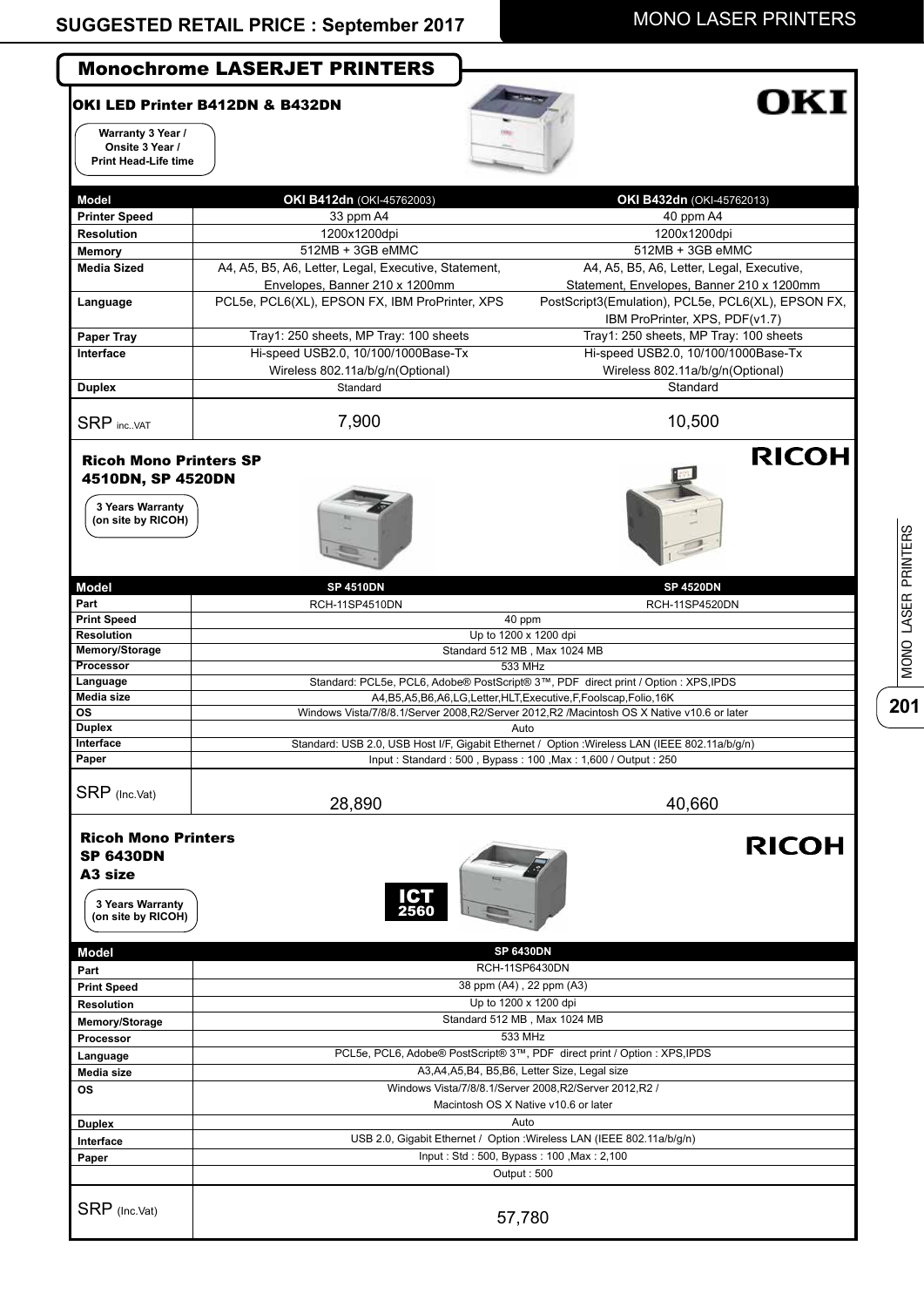|                                                                                  | <b>FUJI XETOX</b>                                                                                                                                                                                                                                                                                            |
|----------------------------------------------------------------------------------|--------------------------------------------------------------------------------------------------------------------------------------------------------------------------------------------------------------------------------------------------------------------------------------------------------------|
| <b>FUJI XEROX: DocuPrint P355d</b>                                               |                                                                                                                                                                                                                                                                                                              |
|                                                                                  |                                                                                                                                                                                                                                                                                                              |
|                                                                                  |                                                                                                                                                                                                                                                                                                              |
| 3 Year Warranty                                                                  |                                                                                                                                                                                                                                                                                                              |
|                                                                                  |                                                                                                                                                                                                                                                                                                              |
| DocuPrint P355d                                                                  |                                                                                                                                                                                                                                                                                                              |
| XRX-DPP355d                                                                      |                                                                                                                                                                                                                                                                                                              |
| 35 ppm                                                                           |                                                                                                                                                                                                                                                                                                              |
| 533 MHz                                                                          |                                                                                                                                                                                                                                                                                                              |
|                                                                                  |                                                                                                                                                                                                                                                                                                              |
|                                                                                  |                                                                                                                                                                                                                                                                                                              |
|                                                                                  |                                                                                                                                                                                                                                                                                                              |
| Input : 250 sheets; Multipurpose Tray: 50 sheets / Output : 150 sheets face down |                                                                                                                                                                                                                                                                                                              |
| A4 SEF, B5 SEF, A5 SEF, Letter SEF, Executive SEF, Folio (8.5" x 13") SEF,       |                                                                                                                                                                                                                                                                                                              |
| Legal SEF, Statement SEF, Envelope                                               |                                                                                                                                                                                                                                                                                                              |
|                                                                                  |                                                                                                                                                                                                                                                                                                              |
|                                                                                  |                                                                                                                                                                                                                                                                                                              |
|                                                                                  |                                                                                                                                                                                                                                                                                                              |
|                                                                                  |                                                                                                                                                                                                                                                                                                              |
| <b>FUJI XEROX: DocuPrint 3105</b>                                                | <b>FUJI XEROX: Phaser 4622DN</b><br><b>FUJI XETOX</b>                                                                                                                                                                                                                                                        |
|                                                                                  | 3 Years Warranty                                                                                                                                                                                                                                                                                             |
|                                                                                  | (onsite by Fuji Xerox)                                                                                                                                                                                                                                                                                       |
|                                                                                  |                                                                                                                                                                                                                                                                                                              |
| 3 Years Warranty                                                                 | A4                                                                                                                                                                                                                                                                                                           |
|                                                                                  | size                                                                                                                                                                                                                                                                                                         |
|                                                                                  |                                                                                                                                                                                                                                                                                                              |
| DocuPrint 3105                                                                   | Phaser 4622DN                                                                                                                                                                                                                                                                                                |
| XRX-DP3105                                                                       | XRX-Phaser4622DNMD                                                                                                                                                                                                                                                                                           |
|                                                                                  | 62 ppm<br>600MHz                                                                                                                                                                                                                                                                                             |
|                                                                                  | 600x600 dpi up to1200x1200 dpi                                                                                                                                                                                                                                                                               |
| 256 MB                                                                           | 256 MB                                                                                                                                                                                                                                                                                                       |
| PCL5e/PCL6, XPS, HPGL/HPGL2,                                                     | PCL 6, PCL 5e, PostScript 3 emulation, PDF, Epson                                                                                                                                                                                                                                                            |
|                                                                                  |                                                                                                                                                                                                                                                                                                              |
| TIFF, PDF Direct, Adobe PostScript 3 (Ver.3017.104)                              |                                                                                                                                                                                                                                                                                                              |
| 550+200 sheets                                                                   | 550+100 sheets                                                                                                                                                                                                                                                                                               |
| A3, A4, A5, Letter, Legal, US Folio, Officio, JIS B5, ISO B5,                    | A4, A5, Letter, Legal, US Folio, Officio, JIS B5, ISO B5,                                                                                                                                                                                                                                                    |
| USB 2.0, Ethernet 10 Base-T/100 Base-TX                                          | Ethernet 10/100/1000 Base-TX, USB 2.0<br>Duplex Printing                                                                                                                                                                                                                                                     |
|                                                                                  |                                                                                                                                                                                                                                                                                                              |
|                                                                                  | 44,890                                                                                                                                                                                                                                                                                                       |
| 35,690                                                                           |                                                                                                                                                                                                                                                                                                              |
| OKI: B512DN / B721N                                                              | OKI                                                                                                                                                                                                                                                                                                          |
|                                                                                  |                                                                                                                                                                                                                                                                                                              |
|                                                                                  |                                                                                                                                                                                                                                                                                                              |
| <b>Machine: 3 Years Warranty</b>                                                 |                                                                                                                                                                                                                                                                                                              |
| <b>LED Head: Lifetime Warranty</b>                                               | A4                                                                                                                                                                                                                                                                                                           |
| Onsite: 3 Years                                                                  | size                                                                                                                                                                                                                                                                                                         |
|                                                                                  |                                                                                                                                                                                                                                                                                                              |
| OKI B512dn (OKI-45762026)<br>45 ppm A4                                           | OKI B721n (OKI-45487002)<br>47 ppm A4                                                                                                                                                                                                                                                                        |
| 1200x1200dpi                                                                     | 1200x1200dpi                                                                                                                                                                                                                                                                                                 |
| 512MB + 3GB eMMC                                                                 | 256 MB, Max. 768MB                                                                                                                                                                                                                                                                                           |
| A4, A5, B5, A6, Letter, Legal, Executive, Statement,                             | A4, A5, B5, A6, Letter, Legal, Envelopes,                                                                                                                                                                                                                                                                    |
| Envelopes, Banner 210 x 1200mm                                                   | Banner 210 x 1200mm                                                                                                                                                                                                                                                                                          |
| PostScript3(Emulation), PCL5e, PCL6(XL), EPSON FX,                               | PCL5e, PCL6, Postscript 3 Emulation, XPS,                                                                                                                                                                                                                                                                    |
| IBM ProPrinter, XPS, PDF(v1.7)                                                   | Epson FX, IBM PPR                                                                                                                                                                                                                                                                                            |
| Tray1: 250 sheets, MP Tray: 100 sheets                                           | Tray1: 530 sheets, MP Tray: 100 sheets                                                                                                                                                                                                                                                                       |
| "Hi-speed USB2.0, 10/100/1000Base-Tx                                             | Hi-speed USB2.0 x2, 10/100/1000Base-Tx                                                                                                                                                                                                                                                                       |
| Wireless 802.11a/b/g/n(Optional)"                                                |                                                                                                                                                                                                                                                                                                              |
| Standard                                                                         | Standard                                                                                                                                                                                                                                                                                                     |
| 15,500                                                                           | 22,500                                                                                                                                                                                                                                                                                                       |
|                                                                                  | <b>LED NetworkPrinter</b><br>1200x1200 dpi<br>256 MB / Max 768 MB<br>PCL5/PCL6/Adobe PostScript 3<br>Standard<br>USB 2.0, 10Base-T/100 Base-TX/1000Base-T Ethernet and optional IEEE802.11b/g/n wireless connectivity<br>14,900<br>A3<br>size<br>(onsite by Fuji Xerox)<br>32 ppm<br>667MHz<br>1200x1200 dpi |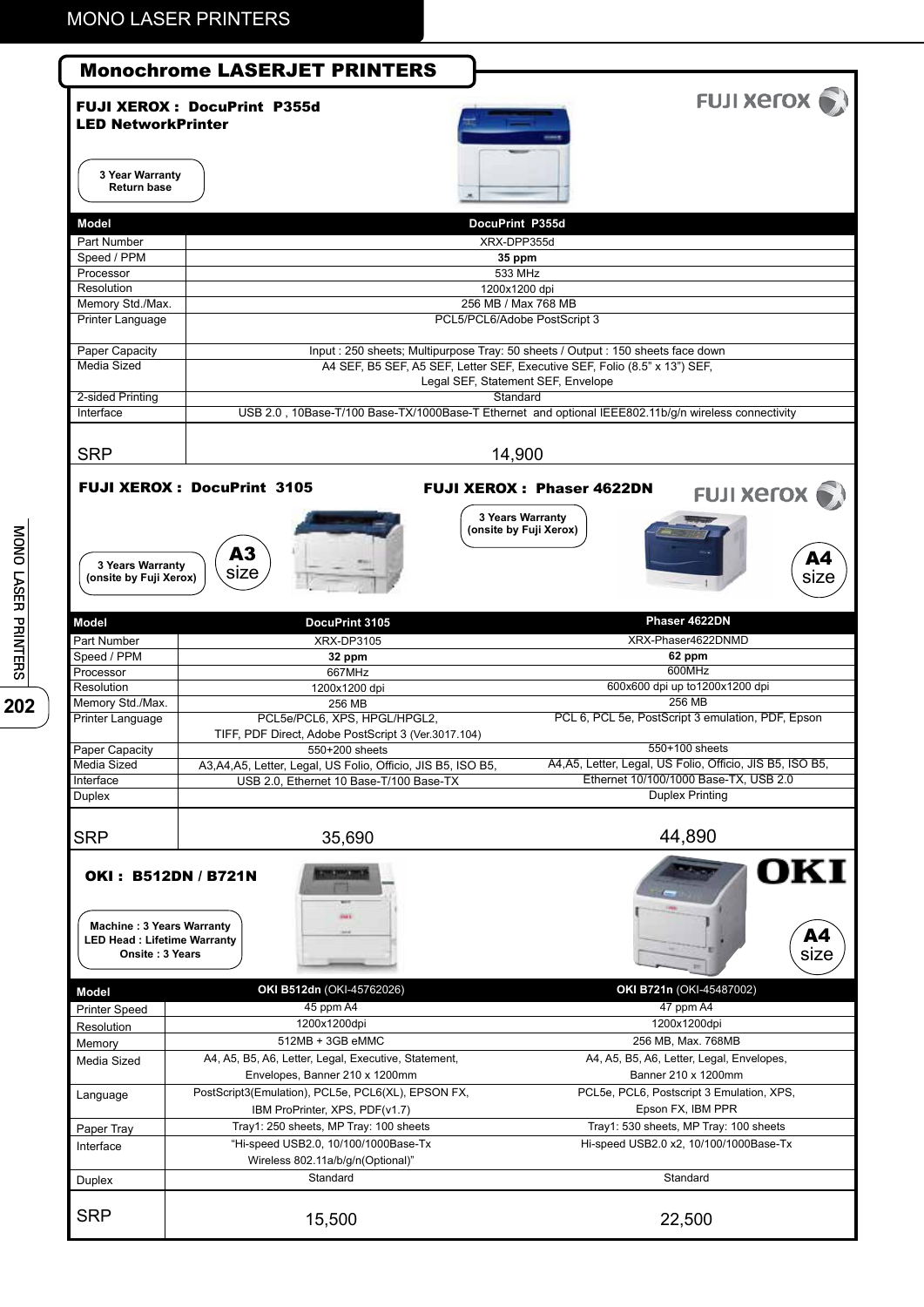**203**

MONO LASER PRINTERS

|                                                                                                                 | <b>Monochrome LASERJET PRINTERS</b>                                                   |
|-----------------------------------------------------------------------------------------------------------------|---------------------------------------------------------------------------------------|
| <b>OKI: B820N</b><br><b>Machine: 3 Years Warranty</b><br><b>LED Head: Lifetime Warranty</b><br>Onsite: 3 Years  | A3<br>size                                                                            |
| Model                                                                                                           | OKI B820N (OKI-44675903)                                                              |
| Printing Technology                                                                                             | <b>LED Technology</b>                                                                 |
| Print Speed                                                                                                     | Mono: A4: 35ppm/ A3: 20ppm                                                            |
| Resolution                                                                                                      | 2400x600 dpi                                                                          |
| Processor                                                                                                       | PowerPC464FP 533MHz                                                                   |
| Memory Standard / Max                                                                                           | 128 MB /640 MB                                                                        |
| Flash memory                                                                                                    | Optional SDHC: 16 GB                                                                  |
| Printer languages                                                                                               | PCL5e, SIDM (IBM-PPR, EPSON-FX)                                                       |
| Paper Input Standard                                                                                            | Tray1: 530 sheets / MP tray: 100 sheets                                               |
|                                                                                                                 | Tray2: 530 sheets (Optional)                                                          |
| Paper Output                                                                                                    | Face down: 250 sheets / Face up: 100 sheets                                           |
| Paper size                                                                                                      | A3, A4, A5, B4, B5, A6; 10 Envelopes, Labels (A4), Custom                             |
| Interface                                                                                                       | 10/100-TX Ethernet, USB 2.0 Hi-Speed, IEEE 1284 Bi-directional Parallel"              |
| Duplex                                                                                                          | Duplex: Optional                                                                      |
| <b>SRP</b>                                                                                                      | 27,900                                                                                |
| <b>OKI: B840DN</b><br><b>Machine: 3 Years Warranty</b><br><b>LED Head: Lifetime Warranty</b><br>Onsite: 3 Years | OKI<br>A3<br>size                                                                     |
| Model                                                                                                           | OKI B840DN (OKI-44676013)                                                             |
| Printing Technology                                                                                             | <b>LED Technology</b>                                                                 |
| Print Speed                                                                                                     | Mono: A4: 40ppm/ A3: 22ppm                                                            |
| Resolution                                                                                                      | 1200 x 1200dpi                                                                        |
| Processor                                                                                                       | PowerPC464FP 533MHz                                                                   |
| Memory Standard / Max                                                                                           | 128 MB /640 MB                                                                        |
| Flash memory                                                                                                    | Optional SDHC: 16 GB                                                                  |
| Printer languages                                                                                               | PCL5e, SIDM (IBM-PPR, EPSON-FX) Postscript3                                           |
| Paper Input Standard                                                                                            | Tray1: 530 sheets / MP tray: 100 sheets                                               |
|                                                                                                                 | Tray2: 530 sheets (Optional)                                                          |
| Paper Output                                                                                                    | Face down: 250 sheets / Face up: 100 sheets                                           |
| Paper size                                                                                                      | A3, A4, A5, B4, B5, A6; 10 Envelopes, Labels (A4), Custom                             |
| Interface                                                                                                       | 10/100-TX Ethernet, USB 2.0 Hi-Speed, IEEE 1284 Bi-directional Parallel"              |
| Duplex                                                                                                          | Duplex: Standard                                                                      |
| <b>SRP</b>                                                                                                      | 35,900                                                                                |
| <b>Fuji Xerox Laser Printer</b><br><b>DocuPrint 3055</b><br>3 Years Warranty<br>(Onsite by Xerox)               | <b>FUJI XErOX</b><br>L.<br>A3<br>size                                                 |
| Model                                                                                                           | FUJI XEROX DocuPrint 3055 (A3 size)                                                   |
| P/N                                                                                                             | XRX-DP3055                                                                            |
| <b>Print Speed</b><br><b>Resolution</b>                                                                         | 35 ppm (A4) / 20 ppm (A3)<br>1200 X 1200 dpi                                          |
| <b>Memory</b>                                                                                                   | 64 MB / (576MB Max.)                                                                  |
| <b>Processor</b>                                                                                                | <b>400 MHz</b>                                                                        |
| <b>Media Sized</b>                                                                                              | A6 to A3, 75mm x 148 mm to 297mm x 900 mm Banner                                      |
| Interface                                                                                                       | USB 2.0, IEEE1284, Ethernet 100/10 Base TX                                            |
| Language                                                                                                        | PCL 6, PCL 5e, ESC/P, FX-PDF, Adobe PostScript3                                       |
| <b>Base Capacity</b>                                                                                            | Input Std. 150 sheets (MPT) + 550 -sheets (Cassette)<br>Output 250-sheets (face down) |
| <b>SRP</b>                                                                                                      | 49,220                                                                                |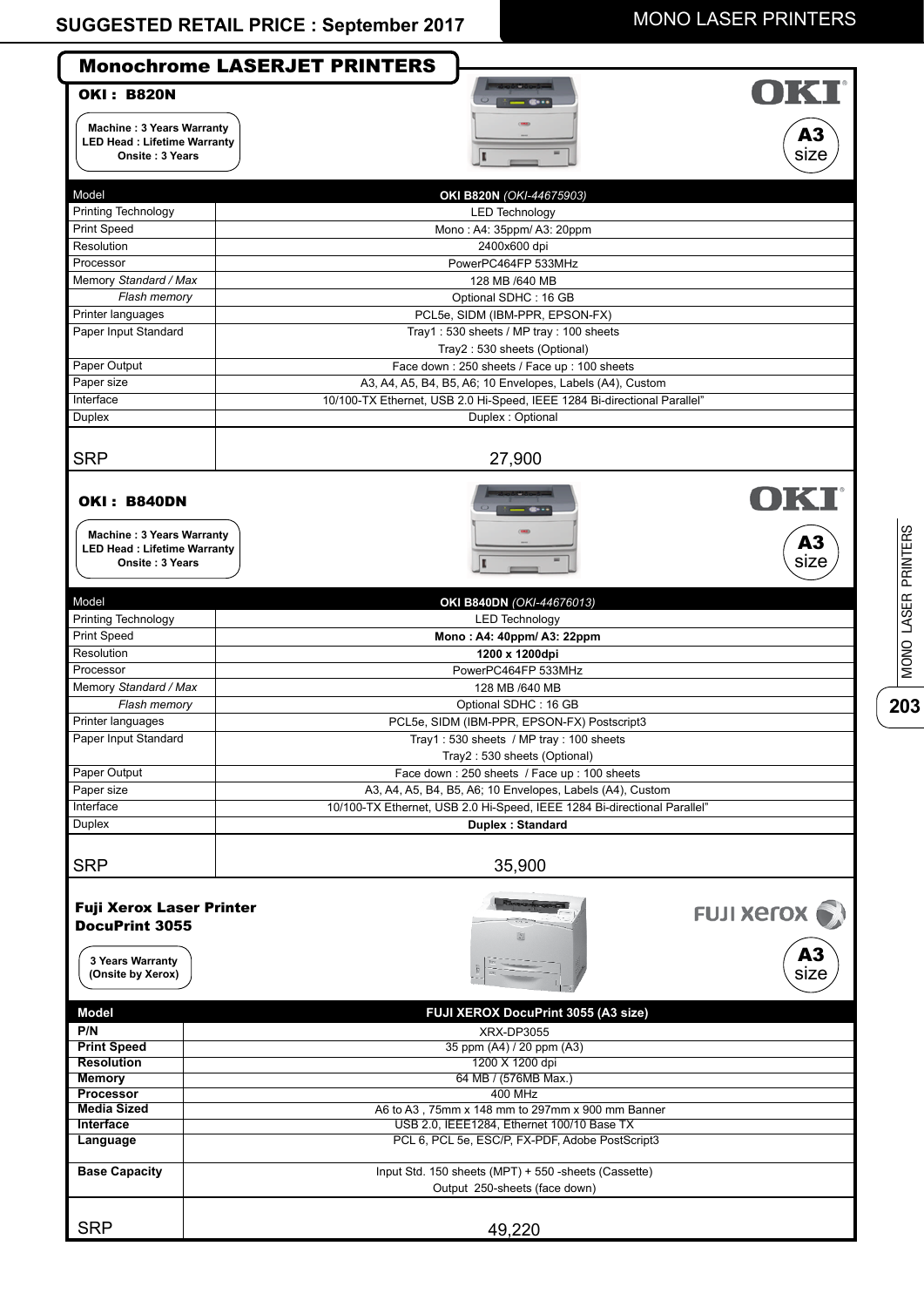#### Monochrome LASERJET PRINTERS

#### Ricoh Aficio Laser Printer SP8300DN

## **RICOH**



 $A3$ <br>size

**3 Years Warranty (on site by RICOH)**

| SP 8300DN (A3 Mono Laser)                |                   |
|------------------------------------------|-------------------|
| RCH-SP 8300DN                            |                   |
| 50 ppm (A4)                              |                   |
| 533MHz                                   |                   |
| 600 x 600 dpi                            |                   |
| 512MB/1GB(Option)                        |                   |
| PCL6/5c, PostScript3,                    |                   |
| Yes                                      |                   |
| High speedUSB2.0, Ethernet 10/100Bast-TX |                   |
| Tray 250 sheets / Bypass 100 sheets      |                   |
| 501sheets                                |                   |
| 133,750                                  |                   |
|                                          | <b>FUJI XErOX</b> |
|                                          |                   |

**(Onsite by Xerox)**

204

| 3 Years Warranty<br>(Onsite by Xerox) |                                                                   |  |
|---------------------------------------|-------------------------------------------------------------------|--|
| <b>Model</b>                          | <b>FUJI XEROX DPS5105D</b>                                        |  |
| P/N                                   | XRX-DP5105D                                                       |  |
| Speed / PPM                           | Simplex A4 LEF: 55ppm, A3: 28 ppm Duplex A4 LEF: 50ppm, A3: 18ppm |  |
| <b>Resolution</b>                     | 1,200 x 1,200 dpi, 600 x 600 dpi                                  |  |
| <b>Memory Std./Max</b>                | 2GB (Max: 2GB)                                                    |  |
| <b>Printer Language</b>               | PCL, Adobe Post Script3, XPS, PDF                                 |  |
| <b>Paper Capacity</b>                 | Tray1: 500 sheets $+$ Tray2: 500 sheets,                          |  |
|                                       | Bypass tray: $95$ sheets = 1,095 sheets                           |  |
| Media Sized                           | A3, B4, A4, B5, A5, legal, Letter                                 |  |
| Interface                             | Standard 10 Base-T/100Base-TX/1000Base-T, USB2.0                  |  |
| Feature                               | Duplex, network standard                                          |  |
| <b>SRP</b>                            | 149,800                                                           |  |
| HP LaserJet Printer P1102 & P1102W    |                                                                   |  |

#### HP LaserJet Printer P1102 & P1102W



**1 Year Warranty DOA**

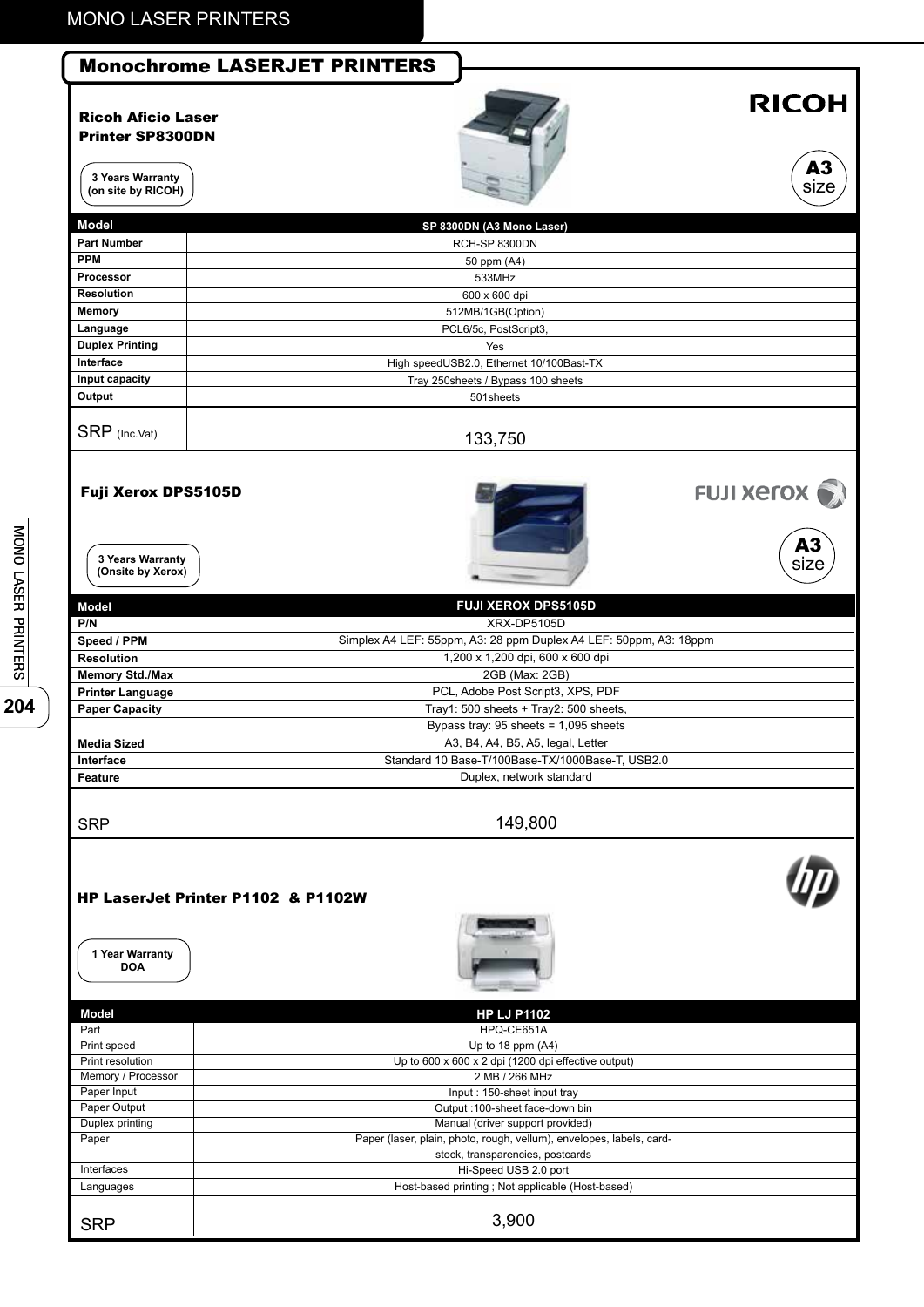**205**

MONO LASER PRINTERS

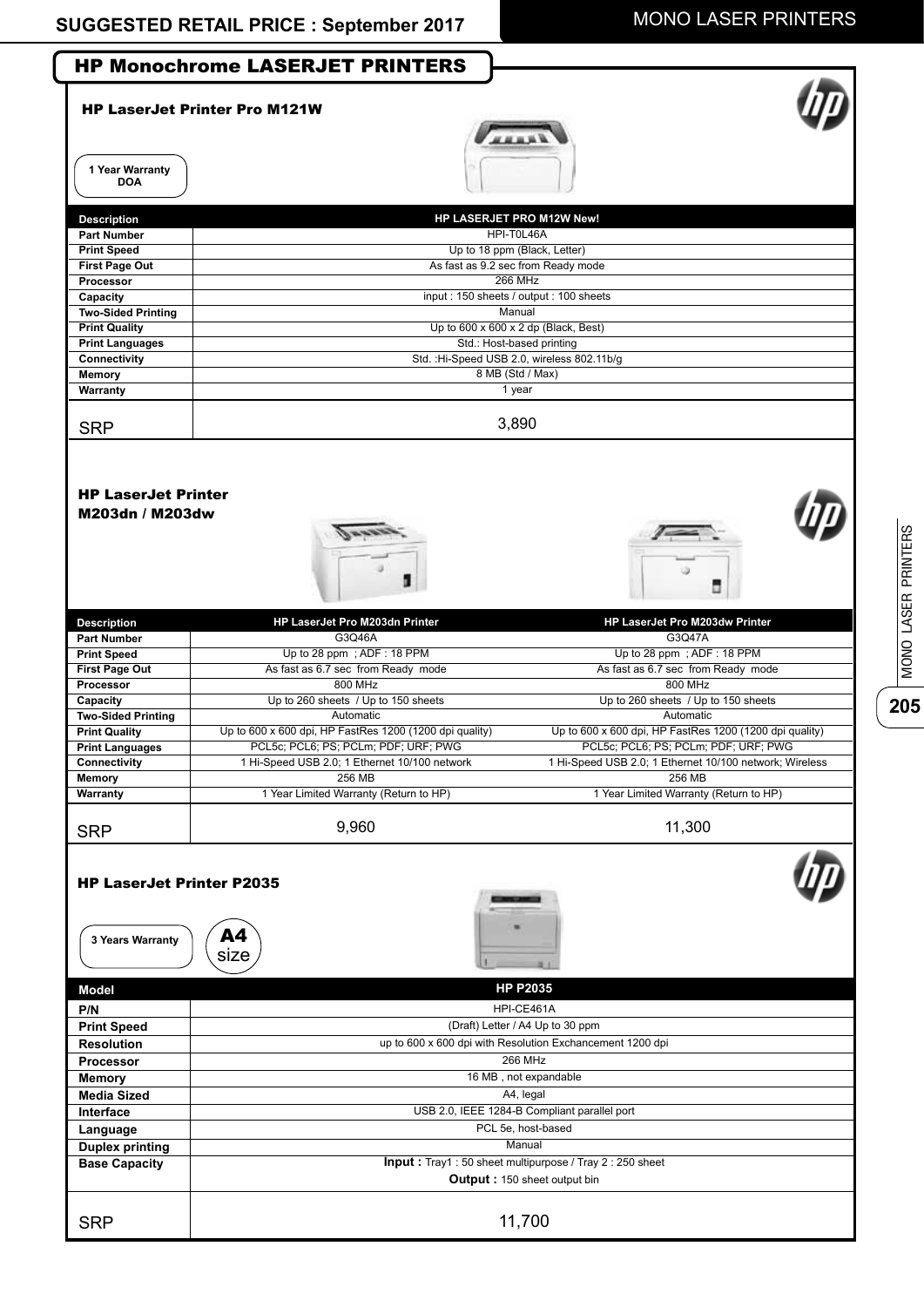|                                                        | <b>HP Monochrome LASERJET PRINTERS</b>                          |                                                                                                                  |
|--------------------------------------------------------|-----------------------------------------------------------------|------------------------------------------------------------------------------------------------------------------|
|                                                        | <b>HP LaserJet Pro 400: M402D / M402N</b>                       | fan illu Ut<br>Ø                                                                                                 |
| 3 yrs return to HP                                     |                                                                 | 2200                                                                                                             |
| Model                                                  | <b>HP LaserJet Pro M402d Printer</b>                            | HP LaserJet Pro M402n Printer                                                                                    |
| P/N                                                    | HPI-C5F92A                                                      | HPI-C5F93A                                                                                                       |
| <b>Print Speed</b>                                     | Up to 40 ppm (letter)                                           | Up to 40 ppm (letter)                                                                                            |
| <b>Resolution</b>                                      | HP FastRes 1200, HP ProRes 1200, 600 dpi                        | HP FastRes 1200, HP ProRes 1200, 600 dpi                                                                         |
| <b>Processor</b><br>Memory                             | 1200 MHz<br>128 MB                                              | 1200 MHz<br>128 MB                                                                                               |
| <b>Paper input</b>                                     | 350 sheets/ 900 sheets input                                    | 350 sheets/ 900 sheets input                                                                                     |
| Paper output                                           | 150 sheets output bin                                           | 150 sheets output bin                                                                                            |
| <b>Duplex Printing</b>                                 | Yes                                                             | No                                                                                                               |
| Media size                                             | A4, A5, A6, B5, Letter, legal, Custom                           | A4, A5, A6, B5, Letter, legal, Custom                                                                            |
| Languages                                              | HP PCL 5, HP PCL 6, HP postscript level 3 emulation,            | HP PCL 5, HP PCL 6, HP postscript level 3 emulation,                                                             |
| <b>Connectivity</b>                                    | direct PDF (v 1.7) printing, URF, PCLM, PWG<br>Hi-Speed USB 2.0 | direct PDF (v 1.7) printing, URF, PCLM, PWG<br>Hi-Speed USB 2.0, Host USB, Gigabit Ethernet 10/100/1000T network |
|                                                        |                                                                 |                                                                                                                  |
| <b>SRP</b>                                             | 12,400                                                          | 13,300                                                                                                           |
| 3 yrs return to HP                                     | <b>HP LaserJet Pro 400: M402DN/ M420DW</b>                      | ø                                                                                                                |
| <b>Model</b>                                           | HP LaserJet Pro M402dn Printer                                  | <b>HP LaserJet Pro M402dw Printer</b>                                                                            |
| P/N                                                    | HPI-C5F94A                                                      | HPI-C5F95A                                                                                                       |
| <b>Print Speed</b>                                     | Up to 40 ppm (letter)                                           | Up to 40 ppm (letter)                                                                                            |
| <b>Resolution</b>                                      | HP FastRes 1200, HP ProRes 1200, 600 dpi                        | HP FastRes 1200, HP ProRes 1200, 600 dpi                                                                         |
| <b>Processor</b>                                       | 1200 MHz                                                        | 1200 MHz                                                                                                         |
| <b>Memory</b><br>Paper input                           | 128 MB                                                          | 128 MB                                                                                                           |
| Paper output                                           | 350 sheets/ 900 sheets input<br>150 sheets output bin           | 350 sheets/ 900 sheets input<br>150 sheets output bin                                                            |
| <b>Duplex Printing</b>                                 | Yes                                                             | Yes                                                                                                              |
| Media size                                             | A4, A5, A6, B5, Letter, legal, Custom                           | A4, A5, A6, B5, Letter, legal, Custom                                                                            |
| Languages                                              |                                                                 | HP PCL 5, HP PCL 6, HP postscript level 3 emulation, direct PDF (v 1.7) printing, URF, PCLM, PWG                 |
| Connectivity                                           |                                                                 | Hi-Speed USB 2.0, Host USB, Gigabit Ethernet 10/100/1000T network, wireless 802.11b/g/n                          |
|                                                        |                                                                 |                                                                                                                  |
| <b>SRP</b>                                             | 15,100                                                          | 15,900                                                                                                           |
| <b>HP LaserJet Enterprise</b><br>M506n, M506dn Printer |                                                                 |                                                                                                                  |
| 3 Years<br>return to HP                                |                                                                 |                                                                                                                  |
|                                                        |                                                                 |                                                                                                                  |
| <b>Model</b>                                           | HP LaserJet Enterprise M506n Printer                            | HP LaserJet Enterprise M506dn Printer                                                                            |
| P/N                                                    | HPI-F2A68A                                                      | HPI-F2A69A                                                                                                       |
| <b>Print Speed</b><br><b>Resolution</b>                | Up to 43 ppm (letter)<br>Up to 1200 x 1200 dpi                  | Up to 43 ppm (letter)<br>Up to 1200 x 1200 dpi                                                                   |
| Processor                                              | 1.2 GHz                                                         | 1.2 GHz                                                                                                          |
| Memory Std./Max.                                       | 512 MB / 1.5 GB                                                 | 512 MB / 1.5 GB                                                                                                  |
| Paper input                                            | std: 650 sheets / max: 2,300 sheets                             | std: 650 sheets / max: 2,300 sheets                                                                              |
| Paper output                                           | 250 sheets                                                      | 250 sheets                                                                                                       |
| <b>Duplex Printing</b><br>Media size                   | No<br>A4, A5, A6, B5, 16k, Letter, legal, Custom                | <b>Yes</b><br>A4, A5, A6, B5, 16k, Letter, legal, Custom                                                         |
| Languages                                              |                                                                 | HP PCL 6, HP PCL 5 (HP PCL 5 driver available from the Web only),                                                |
|                                                        |                                                                 | HP postscript level 3 emulation, native PDF printing (v 1.7)                                                     |
| Connectivity                                           |                                                                 | Hi-Speed USB 2.0, built-in Fast Ethernet 10Base-T/100Base-TX, Gigabit Ethernet 1000Base-T                        |
| <b>SRP</b>                                             | 37,830                                                          | 42,680                                                                                                           |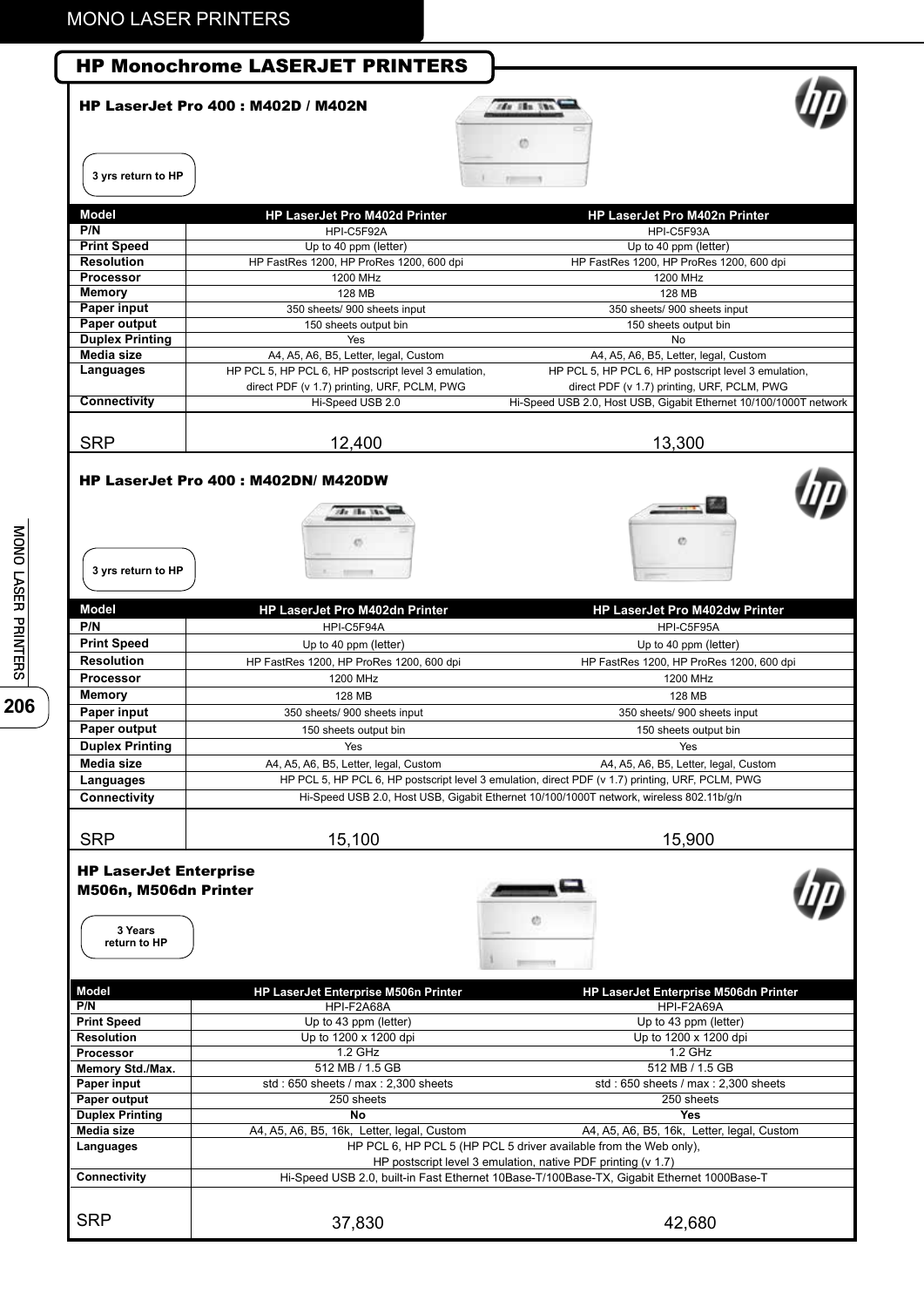|                                                                                                                                                                                          | <b>HP Monochrome LASERJET PRINTERS</b>                                                                                                                                                                                                   |                               |
|------------------------------------------------------------------------------------------------------------------------------------------------------------------------------------------|------------------------------------------------------------------------------------------------------------------------------------------------------------------------------------------------------------------------------------------|-------------------------------|
| <b>HP LaserJet Enterprise</b>                                                                                                                                                            |                                                                                                                                                                                                                                          |                               |
| M607n & 607dn                                                                                                                                                                            |                                                                                                                                                                                                                                          |                               |
| <b>Warranty 3 Years</b>                                                                                                                                                                  |                                                                                                                                                                                                                                          |                               |
| <b>NBD</b> onsite                                                                                                                                                                        |                                                                                                                                                                                                                                          |                               |
| Model                                                                                                                                                                                    | HP LaserJet Enterprise M607n                                                                                                                                                                                                             | HP LaserJet Enterprise M607dn |
| <b>Part Number</b>                                                                                                                                                                       | HPI-K0Q14A                                                                                                                                                                                                                               | HPI-K0Q15A                    |
| <b>Print speed</b>                                                                                                                                                                       | Up to 52 ppm As fast as 5.4 sec                                                                                                                                                                                                          |                               |
| <b>Print Resolution</b>                                                                                                                                                                  | Up to 1200 x 1200 dpi                                                                                                                                                                                                                    |                               |
| Input/ Output                                                                                                                                                                            | input: Up to 650 sheets / output: up to 500 sheets                                                                                                                                                                                       |                               |
| <b>Two-sided Printing</b>                                                                                                                                                                | Manual (driver support provided)                                                                                                                                                                                                         | Automatic (standard)          |
| Media sizes ,Std                                                                                                                                                                         | feeder 1: A4, A5, A6, RA4, B5 (JIS), B6 (JIS), 10 x 15 cm, Oficio (216 x 340 mm),                                                                                                                                                        |                               |
|                                                                                                                                                                                          | 16K, envelopes (C5, B5, C6, DL ISO), Postcard (JIS single and double); feeder 2: A4, A5, A5-R, B5 (JIS), 16K                                                                                                                             |                               |
| Memory , standard                                                                                                                                                                        | 512 MB                                                                                                                                                                                                                                   |                               |
| <b>Processor speed</b>                                                                                                                                                                   | 1.2 GHz                                                                                                                                                                                                                                  |                               |
| <b>Print Languages</b>                                                                                                                                                                   | HP PCL 6, HP PCL 5 (HP PCL 5 driver available from the Web only), HP postscript level 3 emulation,<br>native PDF printing (v 1.7), Apple AirPrint™                                                                                       |                               |
| Connectivity                                                                                                                                                                             | 1 Hi-Speed USB 2.0 Device; 2 Hi-Speed USB 2.0 Host; 1 Gigabit Ethernet 10/100/1000T network                                                                                                                                              |                               |
| SRP (Inc.Vat)                                                                                                                                                                            |                                                                                                                                                                                                                                          |                               |
|                                                                                                                                                                                          | 39,900                                                                                                                                                                                                                                   | 46,000                        |
| <b>HP LaserJet Enterprise</b><br>M608n & 608dn<br><b>Warranty 3 Years</b><br><b>NBD</b> onsite                                                                                           |                                                                                                                                                                                                                                          |                               |
| <b>Model</b>                                                                                                                                                                             | HP LaserJet Enterprise M608n                                                                                                                                                                                                             | HP LaserJet Enterprise M608dn |
| <b>Part Number</b>                                                                                                                                                                       | HPI-K0Q17A                                                                                                                                                                                                                               | HPI-K0Q18A                    |
| <b>Print speed</b>                                                                                                                                                                       | Up to 61 ppm As fast as 5.4 sec                                                                                                                                                                                                          |                               |
| <b>Print Resolution</b>                                                                                                                                                                  | Up to 1200 x 1200 dpi                                                                                                                                                                                                                    |                               |
| Input/ Output                                                                                                                                                                            | input: Up to 650 sheets / output: up to 500 sheets                                                                                                                                                                                       |                               |
| <b>Two-sided Printing</b>                                                                                                                                                                | Manual (driver support provided)                                                                                                                                                                                                         | Automatic (standard)          |
| Media sizes, Std                                                                                                                                                                         | feeder 1: A4, A5, A6, RA4, B5 (JIS), B6 (JIS), 10 x 15 cm, Oficio (216 x 340 mm),                                                                                                                                                        |                               |
|                                                                                                                                                                                          | 16K, envelopes (C5, B5, C6, DL ISO), Postcard (JIS single and double); feeder 2: A4, A5, A5-R, B5 (JIS), 16K                                                                                                                             |                               |
| Memory , standard                                                                                                                                                                        | 512 MB                                                                                                                                                                                                                                   |                               |
| <b>Processor speed</b>                                                                                                                                                                   | 1.2 GHz                                                                                                                                                                                                                                  |                               |
| <b>Print Languages</b>                                                                                                                                                                   | HP PCL 6, HP PCL 5 (HP PCL 5 driver available from the Web only), HP postscript level 3 emulation,                                                                                                                                       |                               |
|                                                                                                                                                                                          | native PDF printing (v 1.7), Apple AirPrint™<br>1 Hi-Speed Device USB 2.0; 2 Hi-Speed USB 2.0 Host; 1 Gigabit/Fast Ethernet 10/100/1000 Base-TX network;                                                                                 |                               |
| Connectivity                                                                                                                                                                             | Hardware Integration Pocket                                                                                                                                                                                                              |                               |
|                                                                                                                                                                                          |                                                                                                                                                                                                                                          |                               |
| SRP (Inc.Vat)                                                                                                                                                                            | 46,000                                                                                                                                                                                                                                   | 52,650                        |
| <b>HP LaserJet Enterprise</b><br><b>M608X</b><br><b>Warranty 3 Years</b><br><b>NBD</b> onsite                                                                                            |                                                                                                                                                                                                                                          |                               |
| Model                                                                                                                                                                                    | <b>HP LaserJet Enterprise M608X</b>                                                                                                                                                                                                      |                               |
| <b>Part Number</b>                                                                                                                                                                       | HPI-K0Q19A                                                                                                                                                                                                                               |                               |
|                                                                                                                                                                                          | Up to 61 ppm As fast as 5.4 sec                                                                                                                                                                                                          |                               |
|                                                                                                                                                                                          | Up to 1200 x 1200 dpi                                                                                                                                                                                                                    |                               |
|                                                                                                                                                                                          | input: Up to 1200 sheets / output: up to 500 sheets                                                                                                                                                                                      |                               |
|                                                                                                                                                                                          |                                                                                                                                                                                                                                          |                               |
|                                                                                                                                                                                          | Automatic (standard)                                                                                                                                                                                                                     |                               |
|                                                                                                                                                                                          | feeder 1: A4, A5, A6, RA4, B5 (JIS), B6 (JIS), 10 x 15 cm, Oficio (216 x 340 mm), 16K, envelopes (C5, B5, C6, DL ISO), Postcard<br>(JIS single and double); feeder 2: A4, A5, A5-R, B5 (JIS), 16K; feeder 3: A4, A5, A5-R, B5 (JIS), 16K |                               |
|                                                                                                                                                                                          | 512 MB                                                                                                                                                                                                                                   |                               |
|                                                                                                                                                                                          | 1.2 GHz                                                                                                                                                                                                                                  |                               |
| <b>Print speed</b><br><b>Print Resolution</b><br>Input/ Output<br><b>Two-sided Printing</b><br>Media sizes, Std<br>Memory , standard<br><b>Processor speed</b><br><b>Print Languages</b> | HP PCL 6, HP PCL 5 (HP PCL 5 driver available from the Web only), HP postscript level 3 emulation,                                                                                                                                       |                               |
|                                                                                                                                                                                          | native PDF printing (v 1.7), Apple AirPrint™                                                                                                                                                                                             |                               |
|                                                                                                                                                                                          | 1 Hi-Speed Device USB 2.0; 2 Hi-Speed USB 2.0 Host; 1 Gigabit/Fast Ethernet 10/100/1000 Base-TX network;                                                                                                                                 |                               |
| Connectivity                                                                                                                                                                             | Hardware Integration Pocket; 1 Wi-Fi direct 802.11b/g/n; 1 Bluetooth low energy I/O                                                                                                                                                      |                               |

MONO LASER PRINTERS MONO LASER PRINTERS **207**